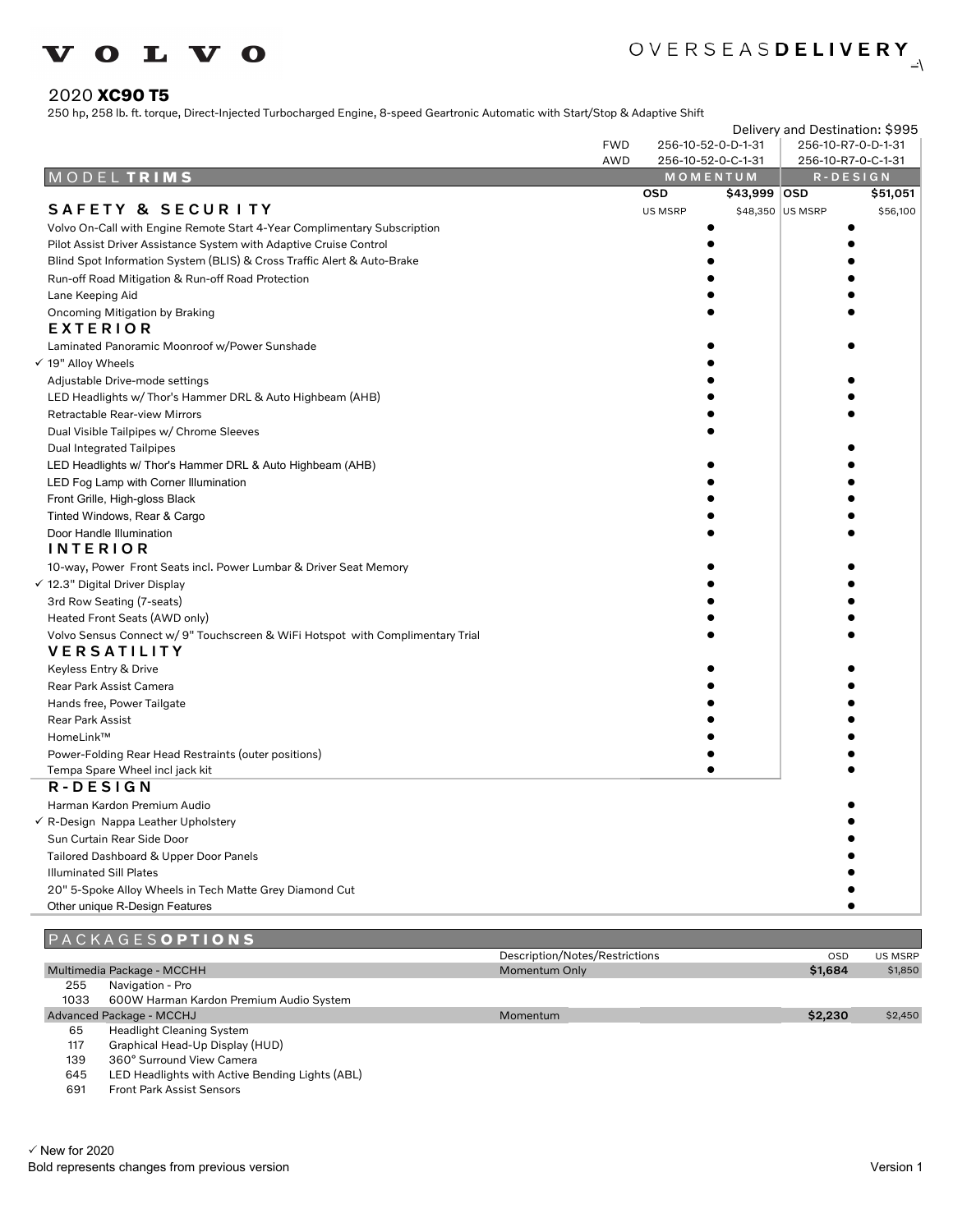

#### 2020 **XC90 T5**

250 hp, 258 lb. ft. torque, Direct-Injected Turbocharged Engine, 8-speed Geartronic Automatic with Start/Stop & Adaptive Shift

|                       | Advanced Package - MCCHK                                                                                 | R-Design                               | \$2,230    | \$2,450        |
|-----------------------|----------------------------------------------------------------------------------------------------------|----------------------------------------|------------|----------------|
| 65                    | <b>Headlight Cleaning System</b>                                                                         |                                        |            |                |
| 117                   | Graphical Head-Up Display (HUD)                                                                          |                                        |            |                |
| 139                   | 360° Surround View Camera                                                                                |                                        |            |                |
| 645                   | Active Bending Lights (ABL), added to standard LED Headlights w/ Thor's Hammer DRL & Auto Highbeam (AHB) |                                        |            |                |
|                       |                                                                                                          | Description/Notes/Restrictions         | <b>OSD</b> | <b>US MSRP</b> |
| <b>Single Options</b> |                                                                                                          |                                        |            |                |
| XXX.                  | All Wheel Drive (AWD) - Electronically Controlled w/Instant Traction                                     |                                        | \$2,275    | \$2,500        |
|                       | <b>XMMMMM Metallic Paint</b>                                                                             |                                        | \$587      | \$645          |
| XLLLLL                | Leather Upholstery                                                                                       | Momentum only                          | \$1,274    | \$1,400        |
| 869/752               | Heated Steering Wheel & Rear Seats                                                                       | <b>AWD Only</b>                        | \$683      | \$750          |
| 11/869                | Heated Front Seats & Steering Wheel                                                                      | <b>FWD Only</b>                        | \$683      | \$750          |
| 14                    | Integrated, Center Booster Cushion, 2nd row                                                              |                                        | \$273      | \$300          |
| 175                   | 22" 5-double spoke Alloy Wheels in Matte Black Diamond Cut                                               | R-Design only, Performance Summer Tire | \$1,001    | \$1,100        |
| 205                   | <b>Charcoal Headliner</b>                                                                                | Momentum only                          | \$182      | \$200          |

205 Charcoal Headliner **Momentum only Momentum only Momentum only** State of the State S200

- 1158 20" 5-Multi-Spoke Matt Graphite Diamond Cut Alloy Wheels Momentum only and the state of the state of the state of the state of the state of the state of the state of the state of the state of the state of the state of Acarbon Fiber Inlays ST28
- 870 Park Assist Pilot **Reading Concrete Advanced Advanced Package** \$182 \$200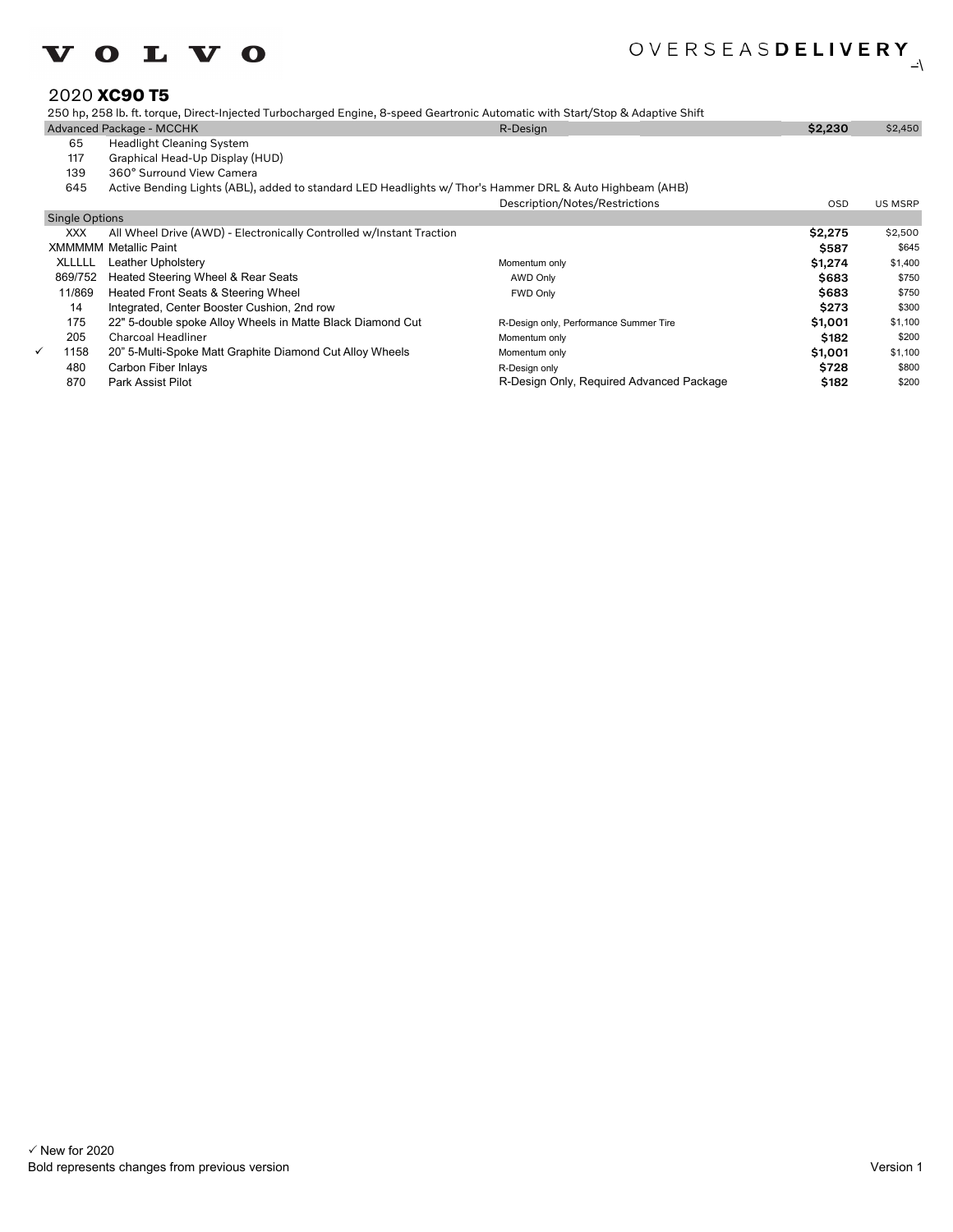

#### 2020 **XC90 T6 AWD**

316 hp, 295 lb. ft. torque, Direct-Injected Turbo & Supercharged Engine, 8-speed Geartronic Automatic with Start/Stop & Adaptive Shift

|  |                                                                                | Delivery and Destination: \$995 |              |                  |                    |                    |                    |  |
|--|--------------------------------------------------------------------------------|---------------------------------|--------------|------------------|--------------------|--------------------|--------------------|--|
|  |                                                                                | 256-A2-52-0-C-1-31              |              |                  | 256-A2-R7-0-C-1-31 | 256-A2-53-0-C-1-31 |                    |  |
|  | MODELTRIMS                                                                     | MOMENTUM                        |              |                  | $R - D E S I G N$  |                    | <b>INSCRIPTION</b> |  |
|  |                                                                                | <b>OSD</b>                      | \$51,233 OSD |                  | \$56,420 OSD       |                    | \$56,966           |  |
|  | SAFETY & SECURITY                                                              | US MSRP                         |              | \$56,300 US MSRP |                    | \$62,000 US MSRP   | \$62,600           |  |
|  | Volvo On-Call with Engine Remote Start 4-Year Complimentary Subscription       |                                 |              |                  |                    |                    |                    |  |
|  | Pilot Assist Driver Assistance System with Adaptive Cruise Control             |                                 |              |                  |                    |                    |                    |  |
|  | Blind Spot Information System (BLIS) & Cross Traffic Alert & Auto-Brake        |                                 |              |                  |                    |                    |                    |  |
|  | Lane Keeping Aid                                                               |                                 |              |                  |                    |                    |                    |  |
|  | Oncoming Mitigation by Braking                                                 |                                 |              |                  |                    |                    |                    |  |
|  | <b>EXTERIOR</b>                                                                |                                 |              |                  |                    |                    |                    |  |
|  | Laminated Panoramic Moonroof w/Power Sunshade                                  |                                 |              |                  |                    |                    |                    |  |
|  | $\checkmark$ 19" Alloy Wheels                                                  |                                 |              |                  |                    |                    |                    |  |
|  | Integrated Aluminum Roof Rails                                                 |                                 |              |                  |                    |                    |                    |  |
|  | Retractable Rear-view Mirrors                                                  |                                 |              |                  |                    |                    |                    |  |
|  | LED Headlights w/ Thor's Hammer I                                              |                                 |              |                  |                    |                    |                    |  |
|  | <b>INTERIOR</b>                                                                |                                 |              |                  |                    |                    |                    |  |
|  | Leather Upholstery                                                             |                                 |              |                  |                    |                    |                    |  |
|  | 10-way, Power Front Seats incl. Power Lumbar & Driver Seat Memory              |                                 |              |                  |                    |                    |                    |  |
|  | <b>Heated Front Seats</b>                                                      |                                 |              |                  |                    |                    |                    |  |
|  | 3rd Row seating (7-seats)                                                      |                                 |              |                  |                    |                    |                    |  |
|  | Sensus Navigation Pro                                                          |                                 |              |                  |                    |                    |                    |  |
|  | Volvo Sensus Connect w/ 9" Touchscreen & WiFi Hotspot with Complimentary Trial |                                 |              |                  |                    |                    |                    |  |
|  | <b>VERSATILITY</b>                                                             |                                 |              |                  |                    |                    |                    |  |
|  | Keyless Entry & Drive                                                          |                                 |              |                  |                    |                    |                    |  |
|  | Rear Park Assist Camera                                                        |                                 |              |                  |                    |                    |                    |  |
|  | Hands-free Power Tailgate                                                      |                                 |              |                  |                    |                    |                    |  |
|  | <b>Rear Park Assist</b>                                                        |                                 |              |                  |                    |                    |                    |  |
|  | HomeLink™                                                                      |                                 |              |                  |                    |                    |                    |  |
|  | Tempa Spare Wheel incl jack kit                                                |                                 |              |                  |                    |                    |                    |  |
|  | R-DESIGN & INSCRIPTION                                                         |                                 |              |                  |                    |                    |                    |  |
|  | Harman Kardon Premium Audio                                                    |                                 |              |                  |                    |                    |                    |  |
|  | Tailored Dashboard & Upper Door Panels                                         |                                 |              |                  |                    |                    |                    |  |
|  | Other unique R-Design Features                                                 |                                 |              |                  |                    |                    |                    |  |
|  | √ Perforated Nappa Leather Upholstery                                          |                                 |              |                  |                    |                    |                    |  |
|  | Ventilated Soft Nappa Leather Upholstery                                       |                                 |              |                  |                    |                    |                    |  |
|  | Other unique Inscription Features                                              |                                 |              |                  |                    |                    |                    |  |
|  |                                                                                |                                 |              |                  |                    |                    |                    |  |

## P A C K A G E S **O P T I O N S**

|     |                                                                                                          | Description/Notes/Restrictions | <b>OSD</b> | US MSRP |
|-----|----------------------------------------------------------------------------------------------------------|--------------------------------|------------|---------|
|     | Advanced Package - MCCHJ                                                                                 | Momentum                       | \$2,230    | \$2,450 |
| 65  | <b>Headlight Cleaning System</b>                                                                         |                                |            |         |
| 117 | Graphical Head-Up Display (HUD)                                                                          |                                |            |         |
| 139 | 360° Surround View Camera                                                                                |                                |            |         |
| 645 | Active Bending Lights (ABL), added to standard LED Headlights w/ Thor's Hammer DRL & Auto Highbeam (AHB) |                                |            |         |
| 691 | <b>Front Park Assist Sensors</b>                                                                         |                                |            |         |
|     | Advanced Package - MCCHK                                                                                 | R-Design / Inscription         | \$2,230    | \$2,450 |
| 65  | <b>Headlight Cleaning System</b>                                                                         |                                |            |         |
| 117 | Graphical Head-Up Display (HUD)                                                                          |                                |            |         |
| 139 | 360° Surround View Camera                                                                                |                                |            |         |
| 645 | LED Headlights with Active Bending Lights (ABL)                                                          |                                |            |         |
|     | Luxury Package (Inscription only) - MCCHL                                                                | Inscription                    | \$2,821    | \$3,100 |
| 869 | <b>Heated Steering Wheel</b>                                                                             |                                |            |         |
| 384 | Backrest Massage, Front Seats                                                                            |                                |            |         |
|     |                                                                                                          |                                |            |         |

752 Heated Rear Seat, outer positions

1088 Leather Wrapped Sunvisors & Grab Handles (Front and Rear)

800126 Headliner with A/B/C Pillars in Nubuck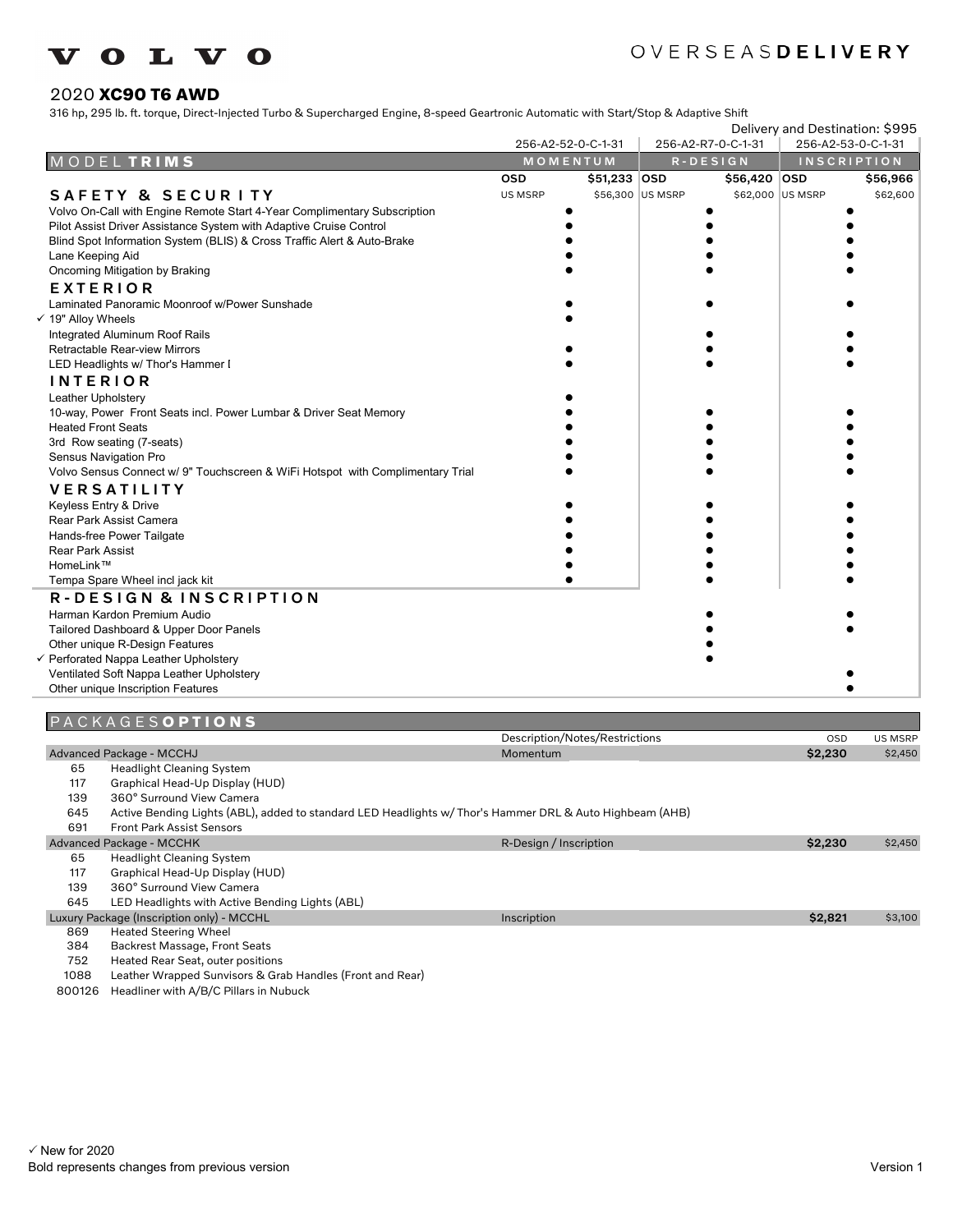

## 2020 **XC90 T6 AWD**

316 hp, 295 lb. ft. torque, Direct-Injected Turbo & Supercharged Engine, 8-speed Geartronic Automatic with Start/Stop & Adaptive Shift

|                       |                                                            | Description/Notes/Restrictions                         | <b>OSD</b> | <b>US MSRP</b> |
|-----------------------|------------------------------------------------------------|--------------------------------------------------------|------------|----------------|
| <b>Single Options</b> |                                                            |                                                        |            |                |
|                       | <b>XMMMMM Metallic Paint</b>                               |                                                        | \$587      | \$645          |
|                       | 869/752 Heated Steering Wheel & Rear Seats                 |                                                        | \$683      | \$750          |
| 14                    | Integrated, Center Booster Cushion, 2nd row                |                                                        | \$273      | \$300          |
| 175                   | 22" 5-Double Spoke Alloy Wheels in Matte Black Diamond Cut | R-Design only, Performance Summer Tire                 | \$1,001    | \$1,100        |
| 205                   | Charcoal Headliner                                         |                                                        | \$182      | \$200          |
| 480                   | Carbon Fiber Inlays                                        | R-Design only                                          | \$728      | \$800          |
| 553                   | Bowers & Wilkins Premium Sound System                      | Inscription & R-Design Only                            | \$2,912    | \$3,200        |
| 870                   | Park Assist Pilot                                          | Inscription & R-Design Only, Requires Advanced Package | \$182      | \$200          |
| 1000                  | 4-corner Air suspension with FOUR-C active chassis         | Inscription & R-Design Only                            | \$1,638    | \$1,800        |
| 1014                  | 21" 5 V-Spoke Alloy Wheels in Black Diamond Cut            | Momentum Only                                          | \$1,001    | \$1,100        |
| 1033                  | Harman Kardon Premium Audio                                | Momentum Only                                          | \$728      | \$800          |
| ✓<br>1081             | 21" 8-Multi Spoke Black Diamond Cut Alloy Wheels           | Inscription only                                       | \$728      | \$800          |
| 1158<br>✓             | 20" 5-Multi-Spoke Matt Graphite Diamond Cut Alloy Wheels   | Momentum only                                          | \$728      | \$800          |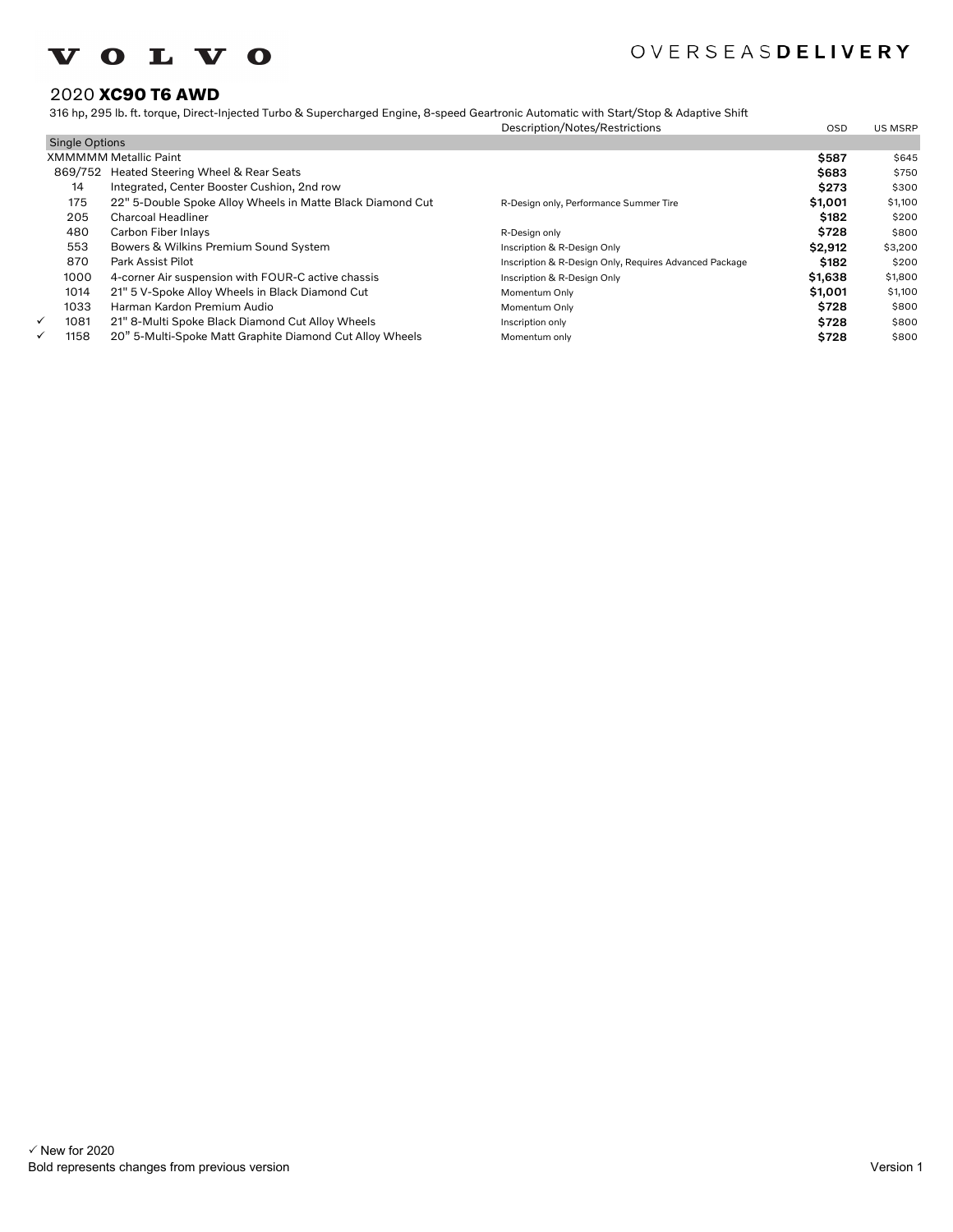# **VOLVO**

# OVERSEASDELIVERY

## 2020 **XC90 T6 AWD (6 Passenger)**

316 hp, 295 lb. ft. torque, Direct-Injected Turbo & Supercharged Engine, 8-speed Geartronic Automatic with Start/Stop & Adaptive Shift OSD - Retailer allocation only

|                                                                          |                                                 |                |                    | Delivery and Destination: \$995 |                    |          |
|--------------------------------------------------------------------------|-------------------------------------------------|----------------|--------------------|---------------------------------|--------------------|----------|
|                                                                          |                                                 |                | 256-A2-S2-0-C-1-31 | 256-A2-S3-0-C-1-31              |                    |          |
| MODELTRIMS                                                               | Limited Availability   Retailer Allocation Only |                | MOMENTUM           |                                 | <b>INSCRIPTION</b> |          |
|                                                                          |                                                 | <b>OSD</b>     | \$51,688 OSD       |                                 |                    | \$57,421 |
| SAFETY & SECURITY                                                        |                                                 | <b>US MSRP</b> |                    | \$56,800 US MSRP                |                    | \$63,100 |
| Volvo On-Call with Engine Remote Start 4-Year Complimentary Subscription |                                                 |                |                    |                                 |                    |          |
| Pilot Assist Driver Assistance System with Adaptive Cruise Control       |                                                 |                |                    |                                 |                    |          |
| Blind Spot Information System (BLIS) & Cross Traffic Alert & Auto-Brake  |                                                 |                |                    |                                 |                    |          |
| Run-off Road Mitigation & Run-off Road Protection                        |                                                 |                |                    |                                 |                    |          |
| <b>EXTERIOR</b>                                                          |                                                 |                |                    |                                 |                    |          |
| Laminated Panoramic Moonroof w/Power Sunshade                            |                                                 |                |                    |                                 |                    |          |
| √ 19" Alloy Wheels                                                       |                                                 |                |                    |                                 |                    |          |
| Adjustable Drive-mode settings                                           |                                                 |                |                    |                                 |                    |          |
| Integrated Aluminum Roof Rails                                           |                                                 |                |                    |                                 |                    |          |
| Retractable Rear-view Mirrors                                            |                                                 |                |                    |                                 |                    |          |
| Dual Integrated Tailpipes                                                |                                                 |                |                    |                                 |                    |          |
| LED Headlights w/ Thor's Hammer DRL & Auto Highbeam (AHB)                |                                                 |                |                    |                                 |                    |          |
| <b>INTERIOR</b>                                                          |                                                 |                |                    |                                 |                    |          |
| Leather Upholstery                                                       |                                                 |                |                    |                                 |                    |          |
| 10-way, Power Front Seats incl. Power Lumbar & Driver Seat Memory        |                                                 |                |                    |                                 |                    |          |
| <b>Heated Front Seats</b>                                                |                                                 |                |                    |                                 |                    |          |
| 3rd Row seating                                                          |                                                 |                |                    |                                 |                    |          |
| Sensus Navigation Pro                                                    |                                                 |                |                    |                                 |                    |          |
| 12.3" Driver Display (Digital Instrument Cluster)                        |                                                 |                |                    |                                 |                    |          |
| <b>VERSATILITY</b>                                                       |                                                 |                |                    |                                 |                    |          |
| Keyless Entry & Drive                                                    |                                                 |                |                    |                                 |                    |          |
| Rear Park Assist Camera                                                  |                                                 |                |                    |                                 |                    |          |
| Hands free, Power Tailgate                                               |                                                 |                |                    |                                 |                    |          |
| Rear Park Assist                                                         |                                                 |                |                    |                                 |                    |          |
| HomeLink™                                                                |                                                 |                |                    |                                 |                    |          |
| Power-Folding Rear Head Restraints (outer positions)                     |                                                 |                |                    |                                 |                    |          |
| Tempa Spare Wheel incl jack kit                                          |                                                 |                |                    |                                 |                    |          |
| <b>INSCRIPTION</b>                                                       |                                                 |                |                    |                                 |                    |          |
| Harman Kardon Premium Audio                                              |                                                 |                |                    |                                 |                    |          |
| Tailored Dashboard & Upper Door Panels                                   |                                                 |                |                    |                                 |                    |          |
| Sun Curtains Rear Side Door                                              |                                                 |                |                    |                                 |                    |          |
| Other unique R-Design Features                                           |                                                 |                |                    |                                 |                    |          |
| Ventilated Soft Nappa Leather Upholstery                                 |                                                 |                |                    |                                 |                    |          |
| Other unique Inscription Features                                        |                                                 |                |                    |                                 |                    |          |

## P A C K A G E S **O P T I O N S**

|     | . <del>.</del>                                                            |                                |            |                |
|-----|---------------------------------------------------------------------------|--------------------------------|------------|----------------|
|     |                                                                           | Description/Notes/Restrictions | <b>OSD</b> | <b>US MSRP</b> |
|     | Advanced Package - MCCHJ                                                  | Momentum                       | \$2,230    | \$2,450        |
| 65  | <b>Headlight Cleaning System</b>                                          |                                |            |                |
| 117 | Graphical Head-Up Display (HUD)                                           |                                |            |                |
| 139 | 360° Surround View Camera                                                 |                                |            |                |
| 645 | Active Bending Lights (ABL), added to standard LED Headlights w/ Thor's H |                                |            |                |
| 691 | <b>Front Park Assist Sensors</b>                                          |                                |            |                |
|     | Advanced Package - MCCHK                                                  | R-Design / Inscription         | \$2,230    | \$2,450        |
| 65  | <b>Headlight Cleaning System</b>                                          |                                |            |                |
| 117 | Graphical Head-Up Display (HUD)                                           |                                |            |                |
| 139 | 360° Surround View Camera                                                 |                                |            |                |
| 645 | LED Headlights with Active Bending Lights (ABL)                           |                                |            |                |
|     | Luxury Package (Inscription only) - MCCHL                                 | Inscription                    | \$2,821    | \$3,100        |
| 869 | <b>Heated Steering Wheel</b>                                              |                                |            |                |
| 384 | Backrest Massage, Front Seats                                             |                                |            |                |
|     |                                                                           |                                |            |                |

752 Heated Rear Seat, outer positions

1088 Leather Wrapped Sunvisors & Grab Handles (Front and Rear)

800126 Headliner with A/B/C Pillars in Nubuck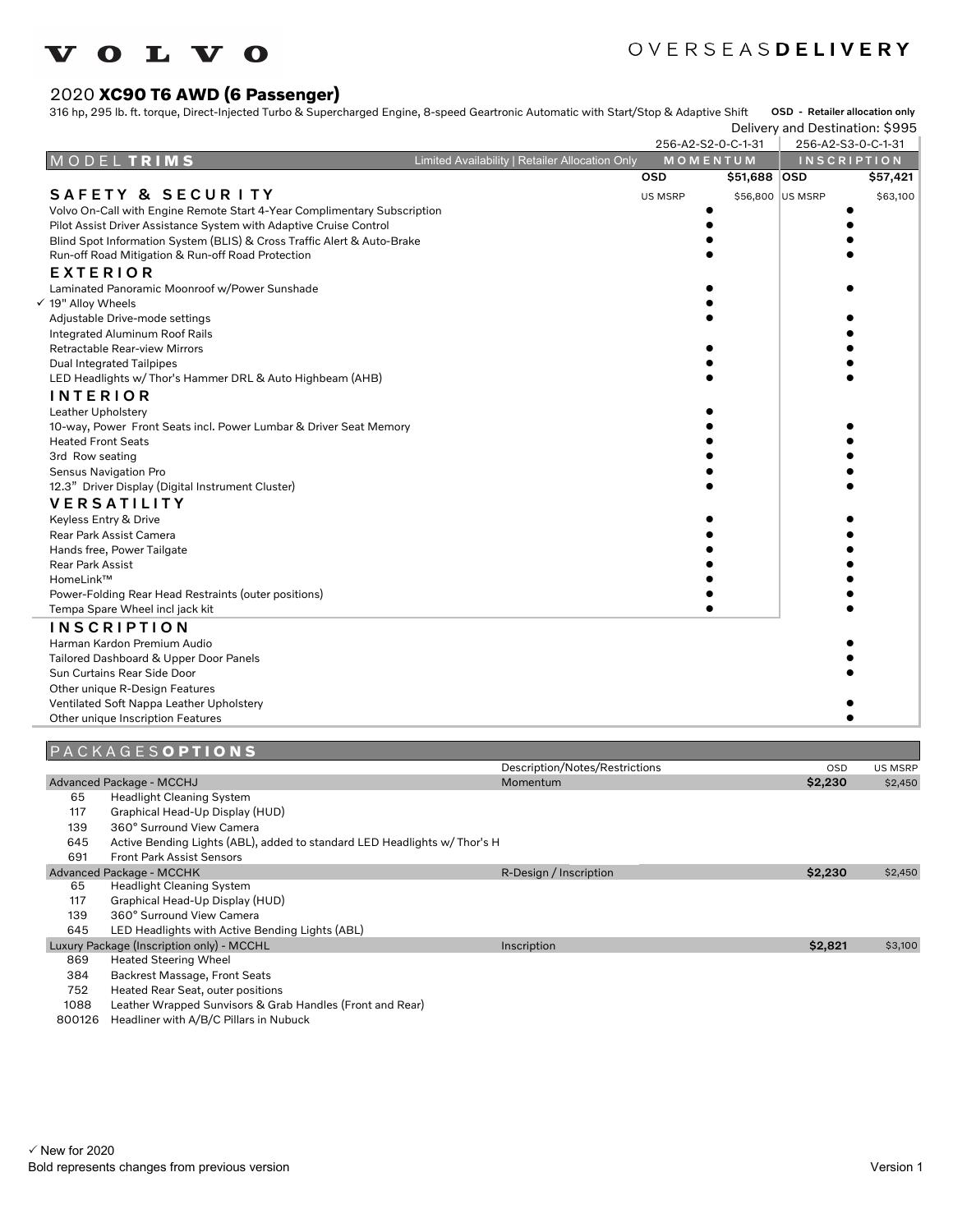

## 2020 **XC90 T6 AWD (6 Passenger)**

316 hp, 295 lb. ft. torque, Direct-Injected Turbo & Supercharged Engine, 8-speed Geartronic Automatic with Start/Stop & Adaptive Shift

|                       |                                                          | Description/Notes/Restrictions                         | <b>OSD</b>  | US MSRP |
|-----------------------|----------------------------------------------------------|--------------------------------------------------------|-------------|---------|
| <b>Single Options</b> |                                                          |                                                        |             |         |
|                       | <b>XMMMMM Metallic Paint</b>                             |                                                        | \$587       | \$645   |
|                       | 869/752 Heated Steering Wheel & Rear Seats               |                                                        | \$683       | \$750   |
| 205                   | Charcoal Headliner                                       |                                                        | \$182       | \$200   |
| 553                   | Bowers & Wilkins Premium Sound System                    | Inscription Only                                       | \$2,912     | \$3,200 |
| 870                   | Park Assist Pilot                                        | Inscription & R-Design Only, Requires Advanced Package | \$182       | \$200   |
| 1000                  | 4-corner Air suspension with FOUR-C active chassis       | Inscription & R-Design Only                            | \$1,638     | \$1,800 |
| 1014                  | 21" 5 V-Spoke Alloy Wheels in Black Diamond Cut          | Momentum Only                                          | \$1,001     | \$1,100 |
| 1033                  | Harman Kardon Premium Audio                              | Momentum Only                                          | <b>S728</b> | \$800   |
| ✓<br>1081             | 21" 8-Multi Spoke Black Diamond Cut Alloy Wheels         | Inscription only                                       | \$728       | \$800   |
| 1158<br>✓             | 20" 5-Multi-Spoke Matt Graphite Diamond Cut Alloy Wheels | Momentum only                                          | \$728       | \$800   |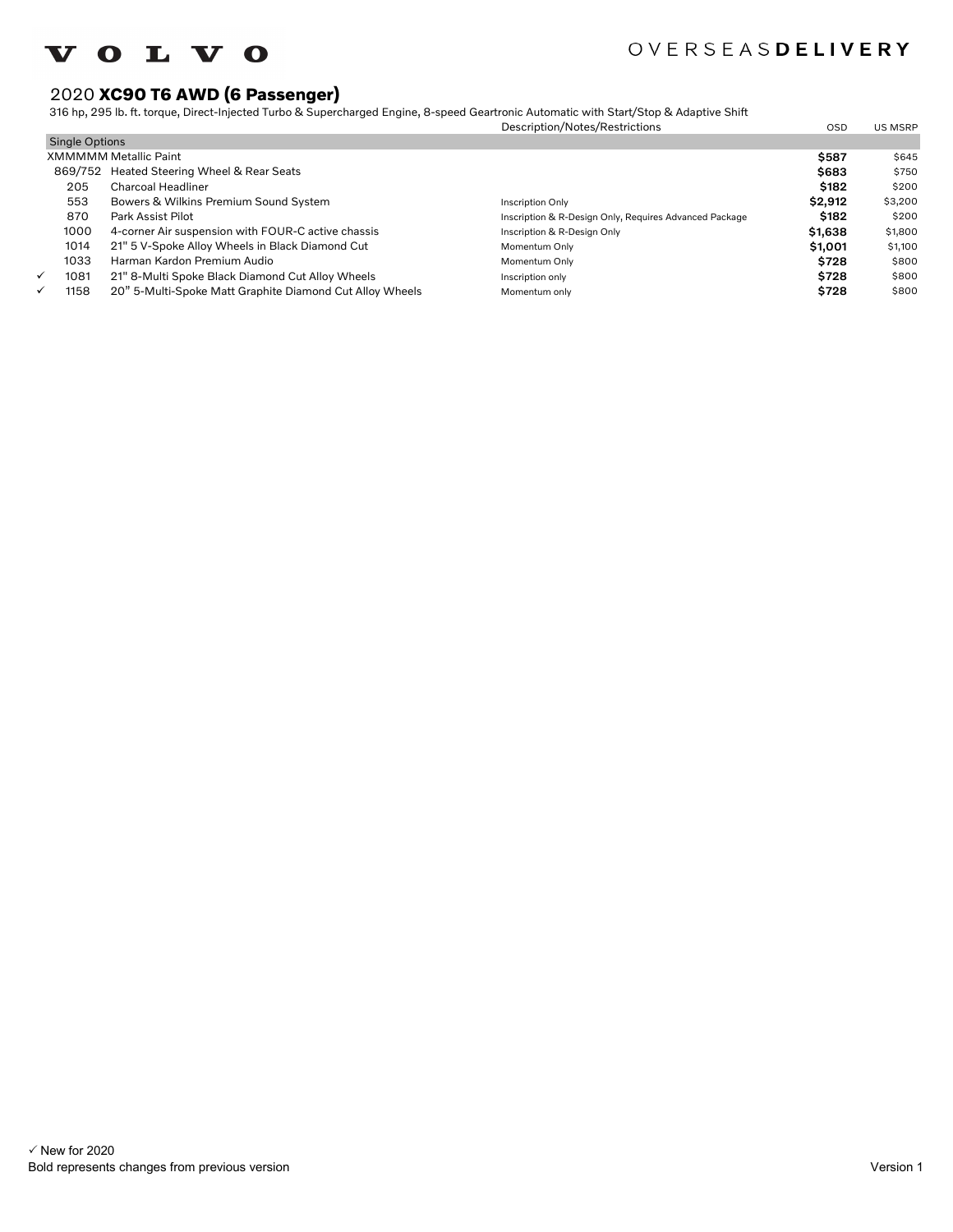# **VOLVO**

# OVERSEASDELIVERY

## 2020 **XC90 T8 Twin Engine Plug-In Hybrid**

OSD - Retailer allocation only

313 hp Direct-Injected Turbo & Supercharged Engine with 87 hp electric motor, 8-speed Geartronic Automatic with Start/Stop & Adaptive Shift

|                                                                                |                | 256-BR-52-0-D-1-31             |                  | 256-BR-R7-0-D-1-31 | Delivery and Destination: \$995<br>256-BR-53-0-D-1-31 |                |
|--------------------------------------------------------------------------------|----------------|--------------------------------|------------------|--------------------|-------------------------------------------------------|----------------|
| Limited Availability   Retailer Allocation Only<br>MODELTRIMS                  |                | MOMENTUM                       |                  | $R - D E S I G N$  | <b>INSCRIPTION</b>                                    |                |
|                                                                                | <b>OSD</b>     | \$60,970 OSD                   |                  | \$66,157 OSD       |                                                       | \$66,703       |
| <b>SAFETY &amp; SECURITY</b>                                                   | <b>US MSRP</b> |                                | \$67,000 US MSRP |                    | \$72,700 US MSRP                                      | \$73,300       |
| Volvo On-Call with Engine Remote Start 4-Year Complimentary Subscription       |                |                                |                  |                    |                                                       |                |
| Pilot Assist Driver Assistance System with Adaptive Cruise Control             |                |                                |                  |                    |                                                       |                |
| Blind Spot Information System (BLIS) & Cross Traffic Alert & Auto-Brake        |                |                                |                  |                    |                                                       |                |
| Run-off Road Mitigation & Run-off Road Protection                              |                |                                |                  |                    |                                                       |                |
| Lane Keeping Aid                                                               |                |                                |                  |                    |                                                       |                |
| Oncoming Mitigation by Braking                                                 |                |                                |                  |                    |                                                       |                |
| <b>Driver Alert Control</b>                                                    |                |                                |                  |                    |                                                       |                |
| <b>EXTERIOR</b>                                                                |                |                                |                  |                    |                                                       |                |
| Laminated Panoramic Moonroof w/Power Sunshade                                  |                |                                |                  |                    |                                                       |                |
| Adjustable Drive-mode settings                                                 |                |                                |                  |                    |                                                       |                |
| Integrated Aluminum Roof Rails                                                 |                |                                |                  |                    |                                                       |                |
| Retractable Rear-view Mirrors                                                  |                |                                |                  |                    |                                                       |                |
| <b>Dual Integrated Tailpipes</b>                                               |                |                                |                  |                    |                                                       |                |
| LED Headlights w/ Thor's Hammer DRL & Auto Highbeam (AHB)                      |                |                                |                  |                    |                                                       |                |
| Air Intakes for Battery Cooling                                                |                |                                |                  |                    |                                                       |                |
| <b>INTERIOR</b>                                                                |                |                                |                  |                    |                                                       |                |
| 10-way, Power Front Seats incl. Power Lumbar & Driver Seat Memory              |                |                                |                  |                    |                                                       |                |
| 3rd Row seating (7-seats)                                                      |                |                                |                  |                    |                                                       |                |
| <b>Sensus Navigation</b>                                                       |                |                                |                  |                    |                                                       |                |
| Volvo Sensus Connect w/ 9" Touchscreen & WiFi Hotspot with Complimentary Trial |                |                                |                  |                    |                                                       |                |
| 12.3" Driver Display (Digital Instrument Cluster)                              |                |                                |                  |                    |                                                       |                |
| <b>VERSATILITY</b>                                                             |                |                                |                  |                    |                                                       |                |
| Keyless Entry & Drive                                                          |                |                                |                  |                    |                                                       |                |
| Rear Park Assist Camera                                                        |                |                                |                  |                    |                                                       |                |
| Hands free, Power Tailgate                                                     |                |                                |                  |                    |                                                       |                |
| <b>Rear Park Assist</b>                                                        |                |                                |                  |                    |                                                       |                |
| HomeLink™                                                                      |                |                                |                  |                    |                                                       |                |
| Power-Folding Rear Head Restraints (outer positions)                           |                |                                |                  |                    |                                                       |                |
| Tire Repair Kit                                                                |                |                                |                  |                    |                                                       |                |
| R-DESIGN & INSCRIPTION                                                         |                |                                |                  |                    |                                                       |                |
| Harman Kardon Premium Audio                                                    |                |                                |                  |                    |                                                       |                |
| Tailored Dashboard & Upper Door Panels                                         |                |                                |                  |                    |                                                       |                |
| Sun Curtains Rear Side Door                                                    |                |                                |                  |                    |                                                       |                |
| √ R-Design Nappa Leather Upholstery                                            |                |                                |                  |                    |                                                       |                |
| 20" 5-Spoke Alloy Wheels in Tech Matte Grey Diamond Cut                        |                |                                |                  |                    |                                                       |                |
| Other unique R-Design Features                                                 |                |                                |                  |                    |                                                       |                |
| √ Perforated Soft Nappa Leather Upholstery                                     |                |                                |                  |                    |                                                       |                |
| Ventilated Soft Nappa Leather Upholstery                                       |                |                                |                  |                    |                                                       |                |
| 20" 10-Spoke Alloy Wheels in Tinted Silver Diamond Cut                         |                |                                |                  |                    |                                                       |                |
| Other unique Inscription Features                                              |                |                                |                  |                    |                                                       |                |
|                                                                                |                |                                |                  |                    |                                                       |                |
| PACKAGESOPTIONS                                                                |                |                                |                  |                    |                                                       |                |
|                                                                                |                | Description/Notes/Restrictions |                  |                    | OSD                                                   | <b>US MSRP</b> |

|      | Advanced Package - MCCHJ                                                  | Momentum               | \$2,230 | \$2,450 |
|------|---------------------------------------------------------------------------|------------------------|---------|---------|
| 65   | <b>Headlight Cleaning System</b>                                          |                        |         |         |
| 117  | Graphical Head-Up Display (HUD)                                           |                        |         |         |
| 139  | 360° Surround View Camera                                                 |                        |         |         |
| 645  | Active Bending Lights (ABL), added to standard LED Headlights w/ Thor's F |                        |         |         |
| 691  | <b>Front Park Assist Sensors</b>                                          |                        |         |         |
|      | Advanced Package - MCCHJ                                                  | R-Design / Inscription | \$2,230 | \$2,450 |
| 65   | <b>Headlight Cleaning System</b>                                          |                        |         |         |
| 117  | Graphical Head-Up Display (HUD)                                           |                        |         |         |
| 139  | 360° Surround View Camera                                                 |                        |         |         |
| 645  | LED Headlights with Active Bending Lights (ABL)                           |                        |         |         |
|      | Luxury Package (Inscription only) - MCCHL                                 | Inscription            | \$2,821 | \$3,100 |
| 869  | <b>Heated Steering Wheel</b>                                              |                        |         |         |
| 384  | Backrest Massage, Front Seats                                             |                        |         |         |
| 752  | Heated Rear Seat, outer positions                                         |                        |         |         |
| 1088 | Leather Wrapped Sunvisors & Grab Handles (Front and Rear)                 |                        |         |         |

800126 Headliner with A/B/C Pillars in Nubuck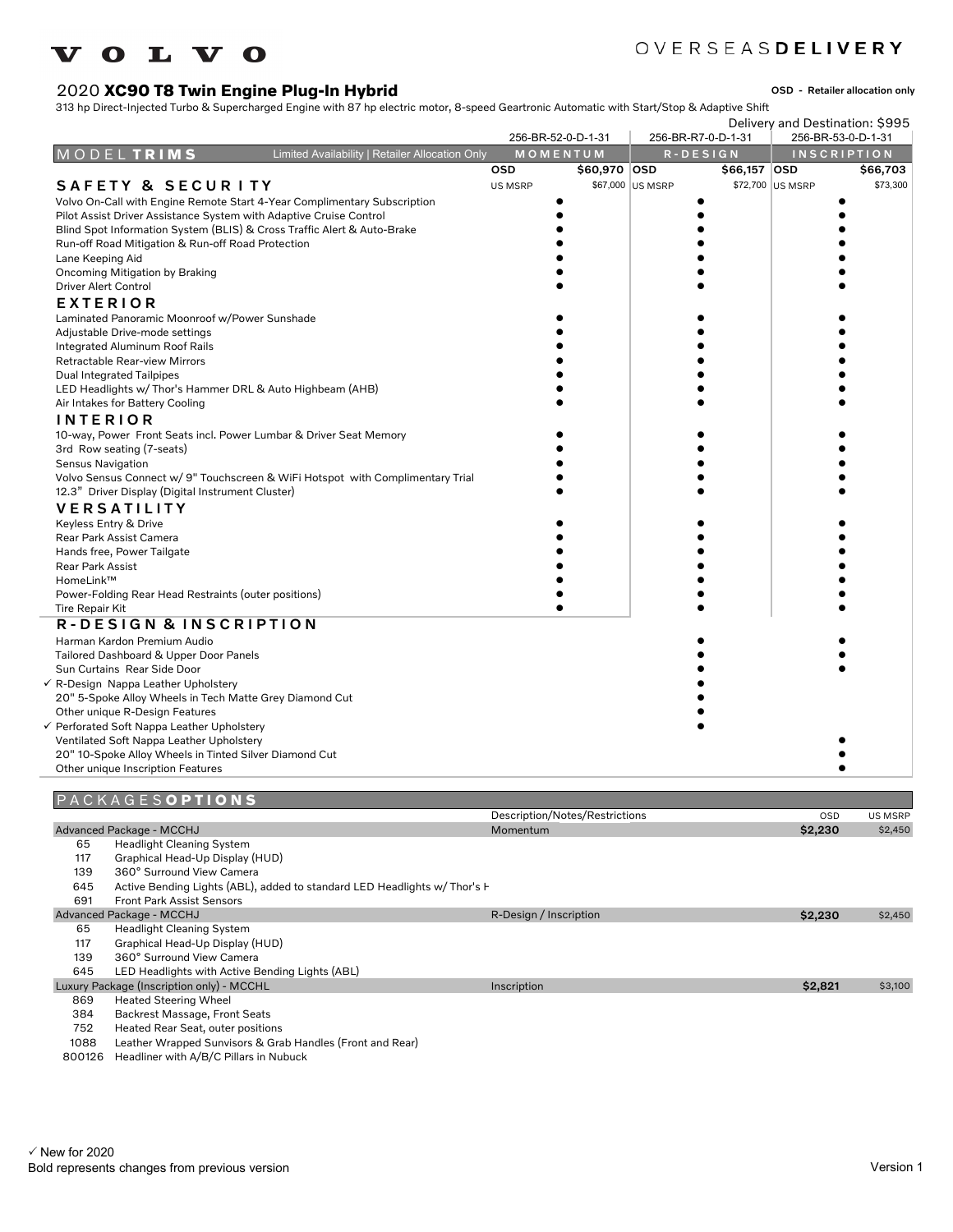

## 2020 **XC90 T8 Twin Engine Plug-In Hybrid**

313 hp Direct-Injected Turbo & Supercharged Engine with 87 hp electric motor, 8-speed Geartronic Automatic with Start/Stop & Adaptive Shift

|                       |                                                    | Description/Notes/Restrictions                         | <b>OSD</b> | <b>US MSRP</b> |
|-----------------------|----------------------------------------------------|--------------------------------------------------------|------------|----------------|
| <b>Single Options</b> |                                                    |                                                        |            |                |
|                       | <b>XMMMMM Metallic Paint</b>                       |                                                        | \$587      | \$645          |
|                       | 869/752 Heated Steering Wheel & Rear Seats         |                                                        | \$683      | \$750          |
| 14                    | Integrated, Center Booster Cushion, 2nd row        |                                                        | \$273      | \$300          |
| 205                   | Charcoal Headliner                                 |                                                        | \$182      | \$200          |
| 480                   | Carbon Fiber Inlays                                | R-Design only                                          | \$728      | \$800          |
| 553                   | Bowers & Wilkins Premium Sound System              | Inscription & R-Design Only                            | \$2,912    | \$3,200        |
| 870                   | Park Assist Pilot                                  | Inscription & R-Design Only, Requires Advanced Package | \$182      | \$200          |
| 1000                  | 4-corner Air suspension with FOUR-C active chassis | Inscription & R-Design Only                            | \$1,638    | \$1,800        |
| 1014                  | 21" 5 V-Spoke Alloy Wheels in Black Diamond Cut    | Momentum Only                                          | \$1,001    | \$1,100        |
| 1033                  | Harman Kardon Premium Audio                        | Momentum Only                                          | \$728      | \$800          |
| 1081<br>✓             | 21" 8-Multi Spoke Black Diamond Cut Alloy Wheels   | Inscription only                                       | \$728      | \$800          |
| 1096<br>✓             | 22" 5-Double Spoke Black Diamond Cuty Alloy Wheels | R-Design only, Performance Summer Tire                 | \$1,001    | \$1,100        |